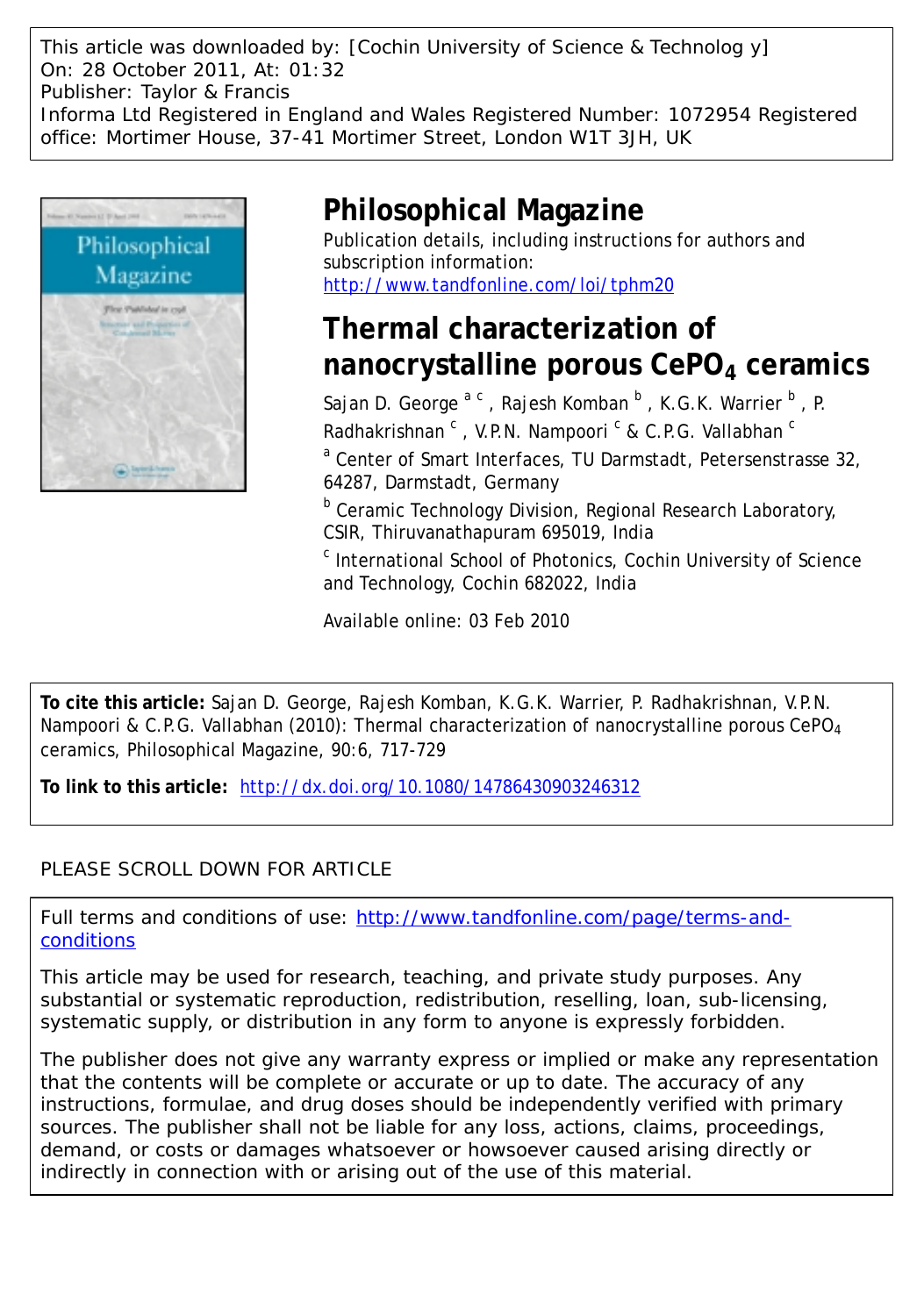

### Thermal characterization of nanocrystalline porous  $CePO<sub>4</sub>$  ceramics

Sajan D. George<sup>ac\*</sup>, Rajesh Komban<sup>b</sup>, K.G.K. Warrier<sup>b</sup>, P. Radhakrishnan<sup>c</sup>, V.P.N. Nampoori<sup>c</sup> and C.P.G. Vallabhan<sup>c</sup>

<sup>a</sup>Center of Smart Interfaces, TU Darmstadt, Petersenstrasse 32, 64287, Darmstadt,

Germany; <sup>b</sup>Ceramic Technology Division, Regional Research Laboratory, CSIR, Thiruvanathapuram 695019, India; <sup>c</sup>International School of Photonics, Cochin University

of Science and Technology, Cochin 682022, India

(Received 28 February 2009; final version received 9 August 2009)

A laser-induced photoacoustic technique was employed to investigate thermal transport through nanocrystalline  $CePO<sub>4</sub>$  samples prepared via the sol–gel route. Evaluation of thermal diffusivity was carried out using the one-dimensional model of Rosencwaig and Gersho for the reflection configuration of the photoacoustic method. Structural analyses of samples revealed that they are nanoporous in nature, possessing micron-sized grains. Analysis of results shows that thermal diffusivity value varies with sintering temperature. Results are explained in terms of the variation in porosity with sintering temperature and the effects of various scattering mechanisms on the propagation of phonons through the nanoporous ceramic matrix. Further analyses confirm that apart from porosity, grain boundary resistance and interface thermal resistance influence the effective value of thermal diffusivity of the samples under investigation.

Keywords: photoacoustics; nanocrystalline ceramics; sol–gel method; thermal diffusivity

### 1. Introduction

Research towards a better understanding of the physical properties of heterogeneous solids has both scientific and technological importance [1,2]. In recent years, rare earth phosphates have become increasingly important for several applications, which include ceramic materials, catalysts, photoluminescence materials, dielectric substrates, metal surface treatment agents, optical materials, etc. [3–6]. Other potential applications of these materials include host matrices for immobilization of actinide radio-nuclear wastes, solid protonic conductors and weak fiber matrix interfaces in ceramic–ceramic composites or thermal protection coatings [7–10]. Of late, synthesis of nanocrystalline rare earth phosphates has been attempted via various methods, such as the sol–gel method, the surfactant-directed hydrothermal approach, etc. [11,12]. Cerium phosphate is an important class of rare earth phosphate ceramic, which has immense use in high temperature applications due to

<sup>\*</sup>Corresponding author. Email: george@csi.tu-darmstadt.de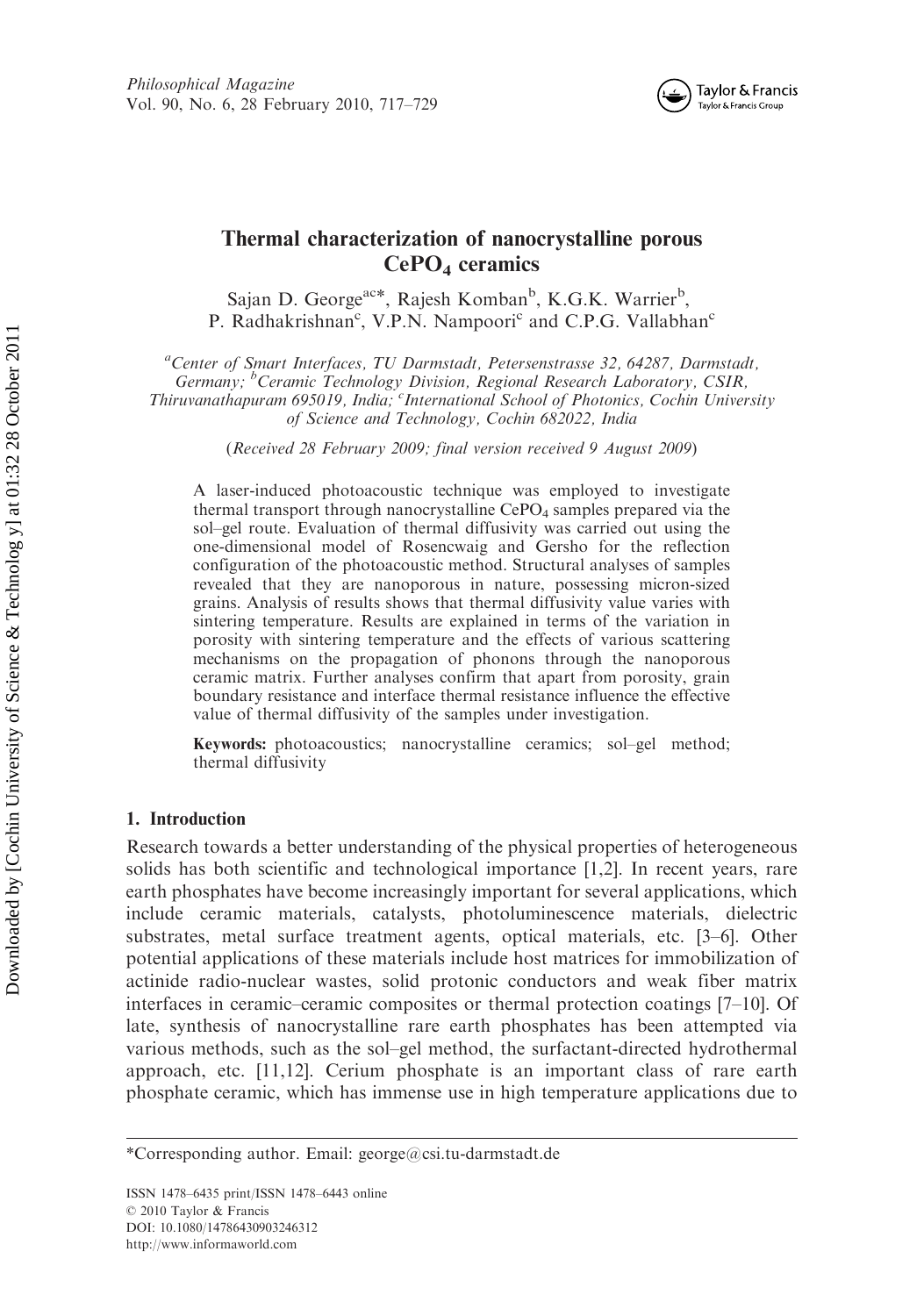its high melting point. Apart from its potential as a storage material for nuclear waste and poison to automobile catalyst, recently it has been used as proton conduction membrane in hydrogen fuel cells [13]. However, the chemical and physical properties of these ceramics depend greatly on the processing technique and conditions. Although various aspects of nanocrystalline ceramics have already been investigated, measurement of thermal parameters of sol–gel prepared nanocrystalline CePO4 has not been investigated in detail.

Since the Rosencwaig–Gersho (R-G) theory was proposed for the photoacoustic effect in solids [14], photothermal methods have been used to determine several material properties in different states of matter where conventional spectroscopic methods fail [15–17]. Amongst various photothermal techniques, the photoacoustic (PA) method has become more popular due to it simplistic approach. The PA effect directly looks into the heat generated in the sample due to non-radiative de-excitation processes following an optical excitation of the sample with modulated or pulsed light [17]. Data on the thermal properties are vital for any material employed in devices with thermal dissipation. Thermal diffusivity is a unique and important thermophysical parameter, which measures the rate of diffusion of heat in a material. Physically, the inverse of thermal diffusivity is a measure of the time required to establish thermal equilibrium in a system in which transient temperature change has occurred [18–21]. As a result, thermal diffusivity is directly related to microstructure and thereby the processing conditions of ceramics.

In our previous work, we reported the thermal characterization of porous  $LaPO<sub>4</sub>$ ceramics using a photothermal technique [21]. In this paper, work is focused on the evaluation of thermal diffusivity of nanocrystalline CePO<sub>4</sub> prepared via the sol-gel process and the influence of sintering temperature on thermal diffusivity. Sintering is the process whereby interparticle pores in a granular material are eliminated by atomic diffusion driven by capillary forces. The process of sintering can profoundly influence the porosity of nanocrystalline ceramics and thereby the heat transport through materials. Porous ceramics are receiving considerable attention due to their applications in variety of areas, such as thermal and noise isolation, liquid and gas infiltration, catalyst products, electronics and biomedical applications [22–24]. Hence, a detailed investigation of the influence of sintering on porosity and hence on thermal diffusivity is of great relevance, especially from the device fabrication point of view.

#### 2. Sample preparation

Cerium nitrate, 99.9% pure (M/s Indian Rare Earths Ltd, India) and orthophosphoric acid (AR grade, 88%, Qualigens Fine Chemicals, India) were used as starting materials. A 0.03 M (9.239 g) solution of Ce(NO<sub>3</sub>)<sub>3</sub>  $\cdot$  6H<sub>2</sub>O was prepared in de-ionized water. Orthophoshporic acid solution (2.084 g, 1.191 ml) was added drop-wise to the cerium nitrate solution under constant stirring. An off-white precipitate of cerium phosphate was obtained. The precipitate was filtered and washed free of nitrates and phosphates, and was further re-dispersed in de-ionized water. Electrostatic stabilization was achieved by the addition of 20% nitric acid, with the pH maintained in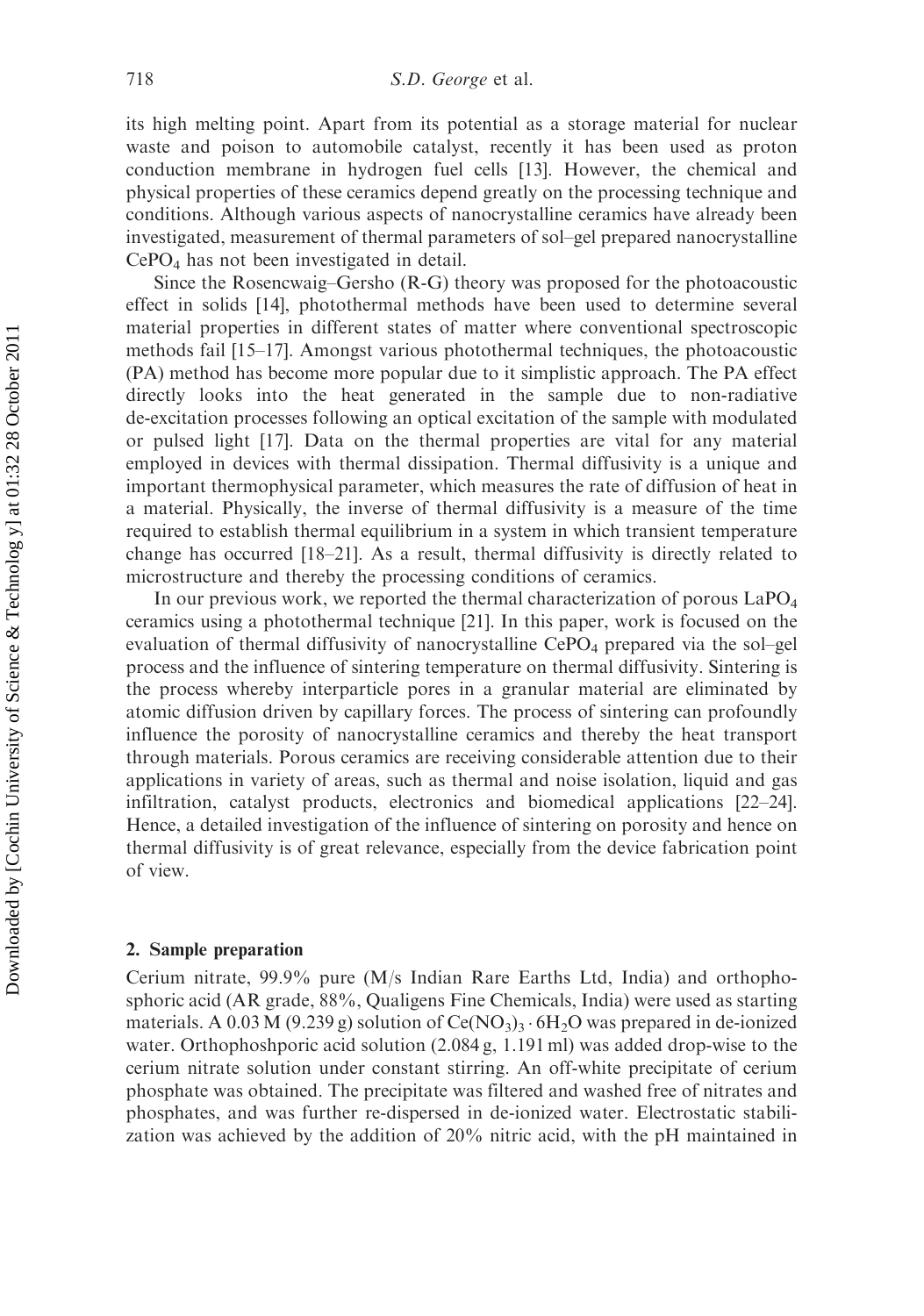the range 1.8–2. The suspension was stirred continuously for about 4 h. The colloidal sol thus obtained was further subjected to ultrasonication for 15 min to obtain stable cerium phosphate precursor sol. Gelation of the sol was carried out by exposing it to ammonia atmosphere for a period of two days. Cerium phosphate gel thus obtained was dried at 80 °C and calcined at 400 °C at a rate of 10 °C min<sup>-1</sup> under air atmosphere to yield cerium phosphate gel powder. The relative density of cerium phosphate sintered at different temperatures was measured using the Archimedes displacement method. The porosity,  $p$ , of specimens having relative density x was evaluated knowing that  $p = 1 - x$  [25] (see Table 1).

Phase identification was carried out by X-ray diffraction (XRD, Philips PW 1710) on the calcined powders using  $Cu-K\alpha$  radiation (Figure 1). The gel calcined at  $400^{\circ}$ C exhibits a transformation from rhabdophane to the hexagonal form. The major hexagonal cerium phosphate phase was identified with JCPDS file no 4-362 and the presence of rhabdophane (JCPDS file no 35-0614) in the XRD pattern also shows the incomplete transformation of hexagonal phase. The sample calcined at 800°C exhibits broad peaks of monazite-type monoclinic cerium phosphate (JCPDS file no 32-0199), which became sharp above this temperature.

The crystallite size, calculated using the X-ray line broadening method using the Scherrer equation,  $t = \frac{0.9\lambda}{\beta \cos \theta}$ , where t is the crystallite size,  $\lambda$  is wavelength of radiation (1.54 Å for Cu-K $\alpha$  radiation),  $\beta$  is the corrected peak width at half maximum intensity, and  $\theta$  is the angle of diffraction at the peak position, is shown in Figure 2. The crystallite size ranges from 10 to 40 nm and it increases with sintering temperature.

The calcined powder was compacted at a pressure of 200 MPa to pellets of size 11 mm and thickness around 500  $\mu$ m and sintered in the range 800 to 1700 $\degree$ C, at a heating rate of  $10^{\circ}$ C min<sup>-1</sup> and soaked for 3h. BET surface area and pore size distribution of the gel after calcination at 400 and  $800^{\circ}$ C were measured by nitrogen adsorption after degassing the powders at  $200^{\circ}$ C for 4 h using Micromeritics Gemini 2375 V5.01 surface area analyzer. The pore size distribution was obtained by the Barrett–Joiner–Halenda (BJH) method from the desorption curve of the isotherm using the Micromeritics Star Driver version 2.03 software.

| Sintering<br>temperature $(^{\circ}C)$ | Porosity $(\% )$ | Measured thermal<br>diffusivity $\rm (cm^2\,s^{-1})$ | Calculated thermal<br>diffusivity $\rm (cm^2\,s^{-1})$ |
|----------------------------------------|------------------|------------------------------------------------------|--------------------------------------------------------|
| 800                                    | 46               | $0.140 \pm 0.004$                                    | 0.142                                                  |
| 900                                    | 42               | $0.250 \pm 0.007$                                    | 0.252                                                  |
| 1000                                   | 38               | $0.342 \pm 0.006$                                    | 0.344                                                  |
| 1100                                   | 27.5             | $0.534 \pm 0.008$                                    | 0.540                                                  |
| 1200                                   | 4.3              | $0.820 \pm 0.004$                                    | 0.822                                                  |
| 1300                                   | 0.5              | $0.846 \pm 0.005$                                    | 0.855                                                  |
| 1400                                   |                  | $0.846 \pm 0.007$                                    | 0.851                                                  |
| 1500                                   | 2.5              | $0.840 \pm 0.004$                                    | 0.847                                                  |
| 1600                                   | 6.5              | $0.790 \pm 0.008$                                    | 0.801                                                  |
| 1700                                   | 8                | $0.786 \pm 0.006$                                    | 0.793                                                  |

Table 1. Thermal diffusivity of  $CePO<sub>4</sub>$  ceramics.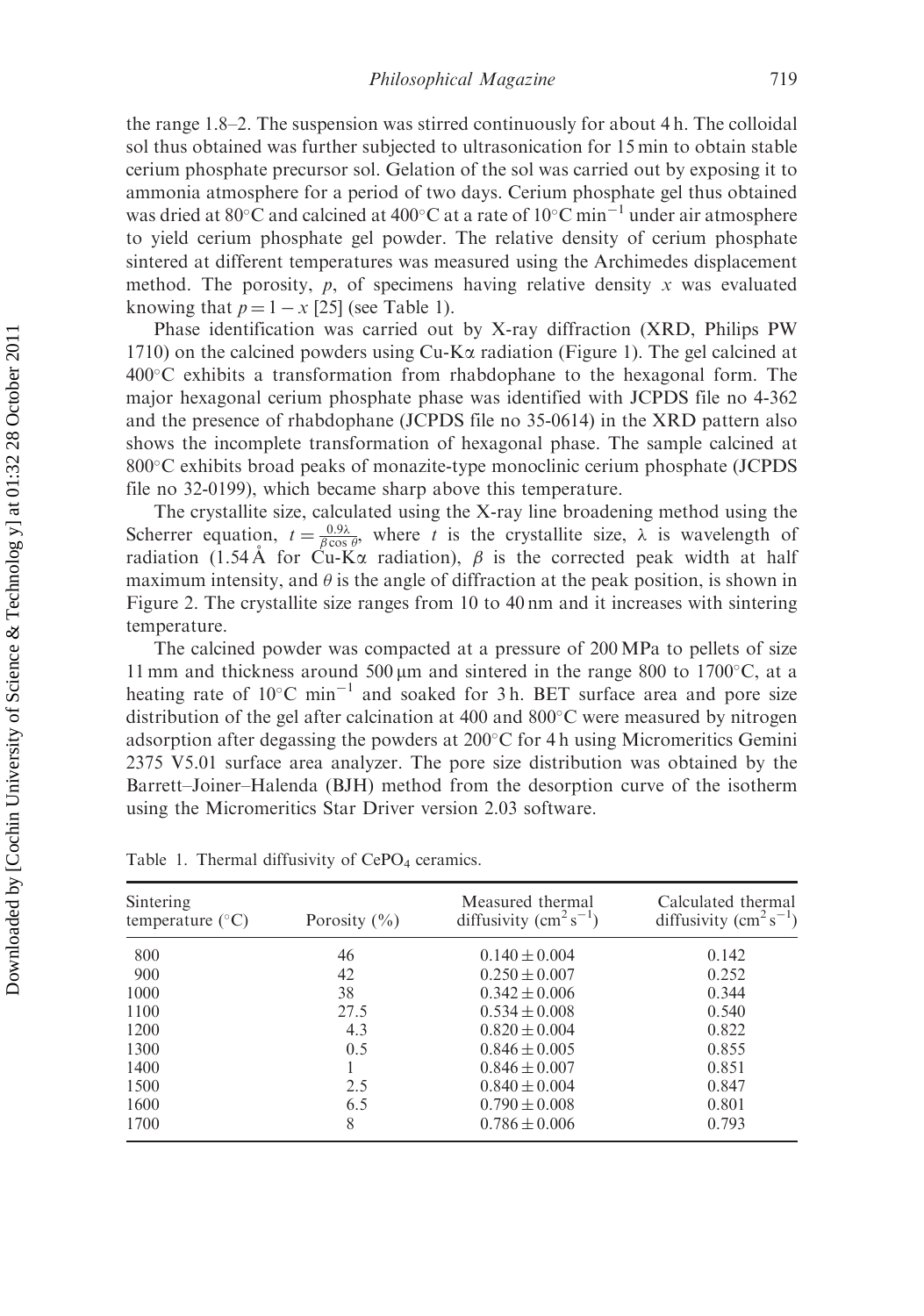

Figure 1. X-ray diffraction patterns of cerium phosphate precursor gel heated at different temperatures: (a)  $400^{\circ}$ C; (b)  $800^{\circ}$ C; (c)  $1000^{\circ}$ C; (d)  $1300^{\circ}$ C; (e)  $1700^{\circ}$ C. M – monazite,  $H$  – hexagonal,  $R$  – rhabdophane.

#### 3. Experimental

A schematic view of the experimental setup is shown in Figure 3. Optical radiation from an argon ion laser at 488 nm (Liconix 5300) was used as the source of excitation, and it was intensity modulated using a mechanical chopper (Stanford Research Systems SR 540) before it reached the sample surface. Detection of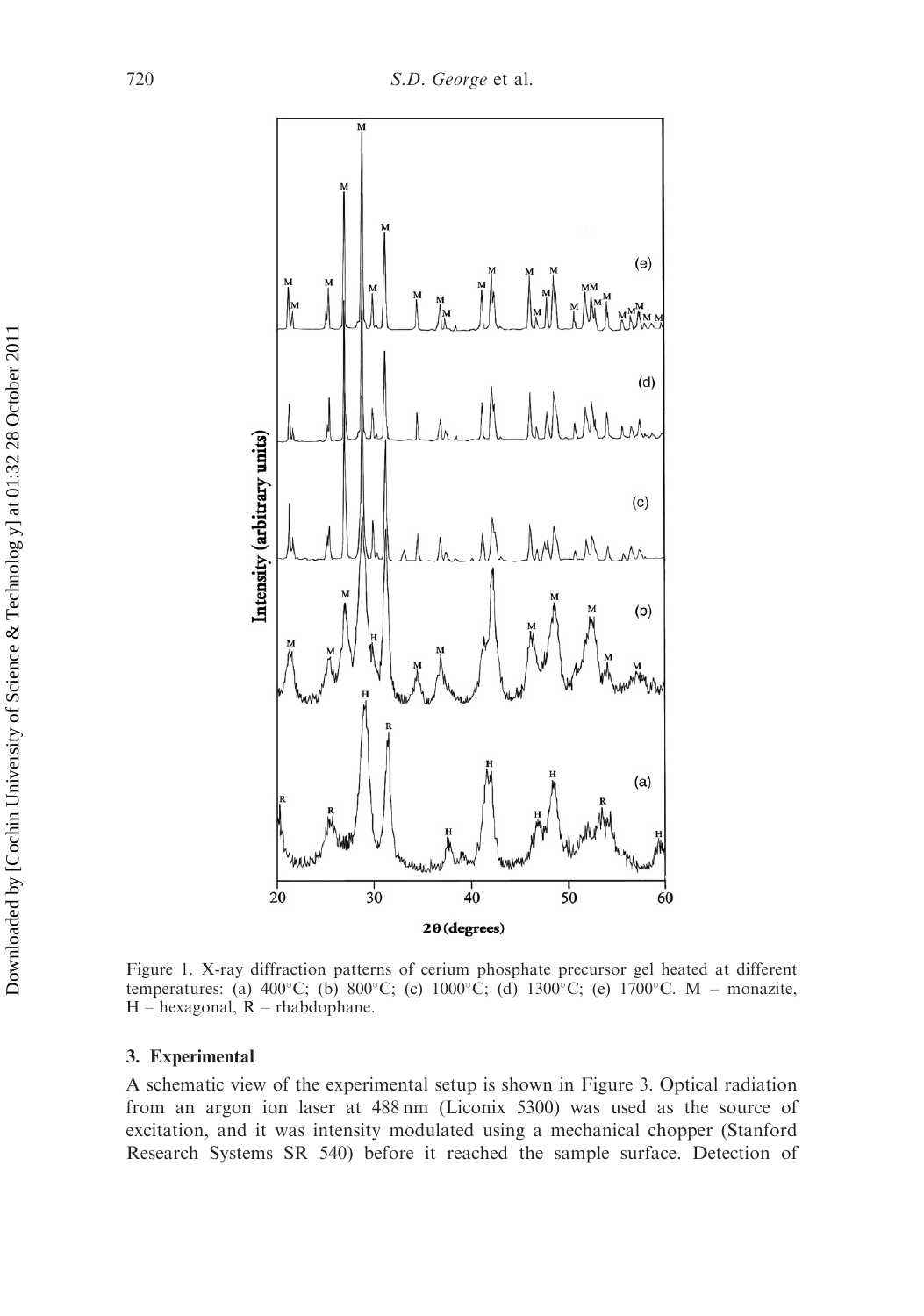

Figure 2. Plot of crystallite size versus temperature.



Lock-in-Amplifier

Figure 3. Schematic view of experimental setup.

pressure fluctuations (photoacoustic signal) in the cell cavity was done using a sensitive microphone (Knowles BT 1754). The amplitude of the photoacoustic signal was measured using a dual phase lock-in amplifier (Stanford Research Systems SR 830). The laser power used for the present studies was 50 mW with a stability of  $\pm 0.5$ %. A homemade PA cell was employed for the present studies. The cell was made using an acrylic polymer (Perspex) and the volume of the cell was designed such that PA amplitude was maximum and large enough to avoid thermoviscous damping of acoustic signals at the cell wall. The PA cell was fabricated on the cell material with 5 cm diameter and 1 cm thickness by drilling bore of diameter 3 mm, along its thickness direction, through its center. Another fine bore of diameter 1.5 mm pierced at the middle of the main chamber and directed perpendicular to it served as the acoustic coupler between the main chamber and the microphone. At a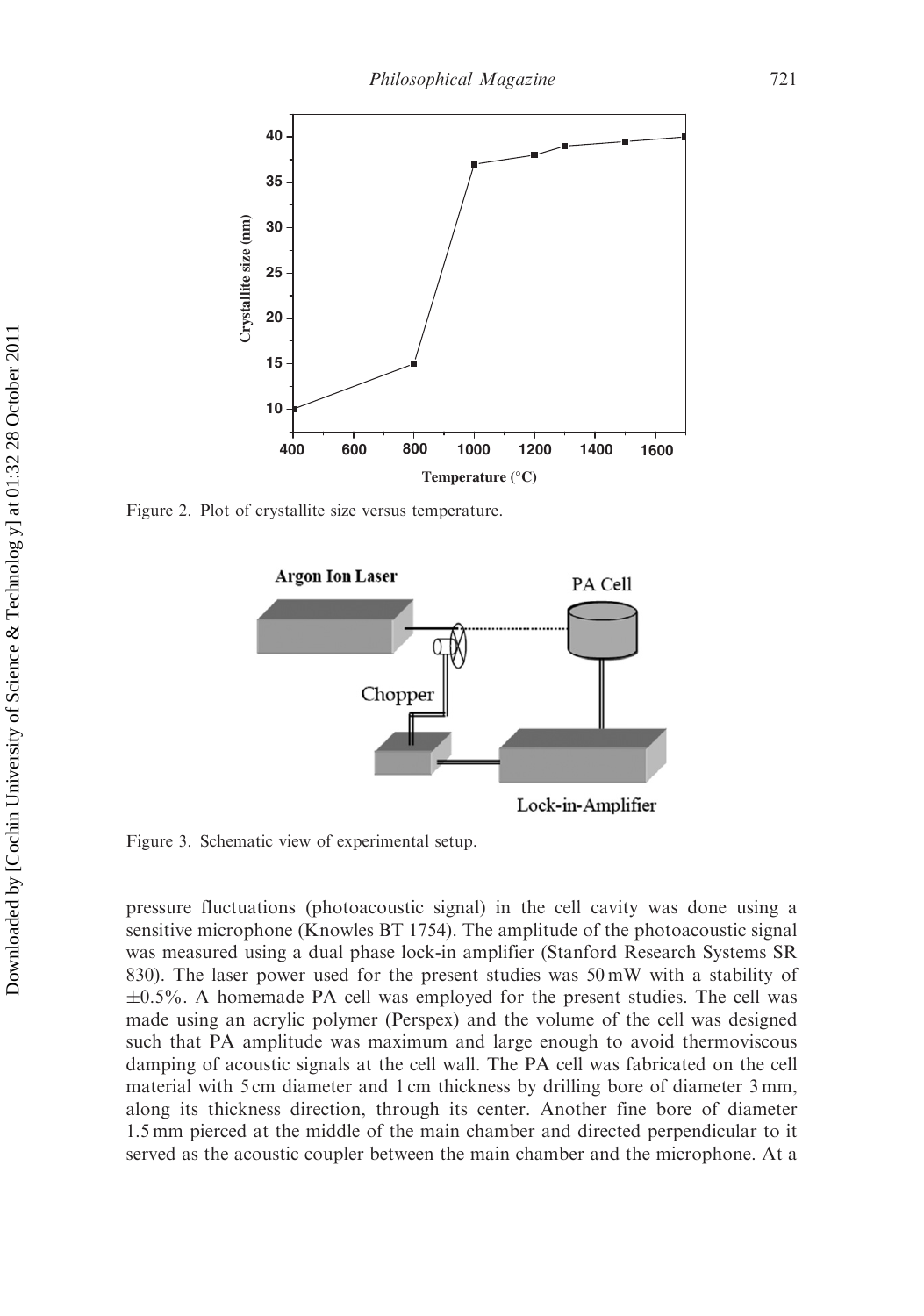distance of 8 mm from the main chamber the microphone was fixed to the orifice of side tube. In this case, the thermal diffusion length in air is smaller than acoustic cell diameter and thus one-dimensional model of R-G theory can be used. More details about the setup can be found elsewhere [26].

#### 4. Theoretical background

According to the one-dimensional model proposed by Rosencwaig and Gersho [14], the pressure variation,  $\delta P$ , at the front surface of an optically thick  $(l \gg 1/\mu$ , where  $\mu$ is the optical absorption length) sample irradiated with a chopped beam of monochromatic radiation depends on the thermal diffusivity,  $\alpha_s$ , of the sample. The theoretical expression for  $\delta P$  may be written as

$$
\delta P = XY.\tag{1}
$$

In the above expression,

$$
X = \left[1 + g\frac{h^+ + h^-}{h^+ - h^-}\right] \left[g + \frac{h^+ + h^-}{h^+ - h^-}\right] \frac{1}{x_s^2 l_s^2},\tag{2}
$$

where

$$
h^+ = \exp(\sigma_s l_s),
$$
  

$$
h^- = \exp(-\sigma_s l_s)
$$

and

$$
\sigma_s = (1-j) \left(\frac{\pi f}{\alpha_s}\right)^{\frac{1}{2}},\tag{3}
$$

where

$$
j = \sqrt{-1}.\tag{4}
$$

In Equation (2),

$$
g = \frac{e_b}{e_s} = \left(\frac{K_b}{K_s}\right) \left(\frac{\alpha_s}{\alpha_b}\right)^{\frac{1}{2}}
$$
(5)

is the ratio between effusivities of backing material  $(e_b)$  and the sample  $(e_s)$ . In Equation (1),

$$
Y = \frac{P_o \gamma W_a l_s^2}{2l_g T_o K_s} \left(\frac{\alpha_s}{\alpha_b}\right)^{\frac{1}{2}},\tag{6}
$$

where  $l$  and  $K$  indicate the length and thermal conductivity of the corresponding part of the geometry shown in Figure 4 and the subscripts  $g$ ,  $s$  and  $b$  refer to gas, sample and backing respectively.  $P_o(T_o)$  is the ambient pressure (temperature);  $\gamma$  is the specific heat ratio of air.  $W_a$  is the absorbed power of optical radiation.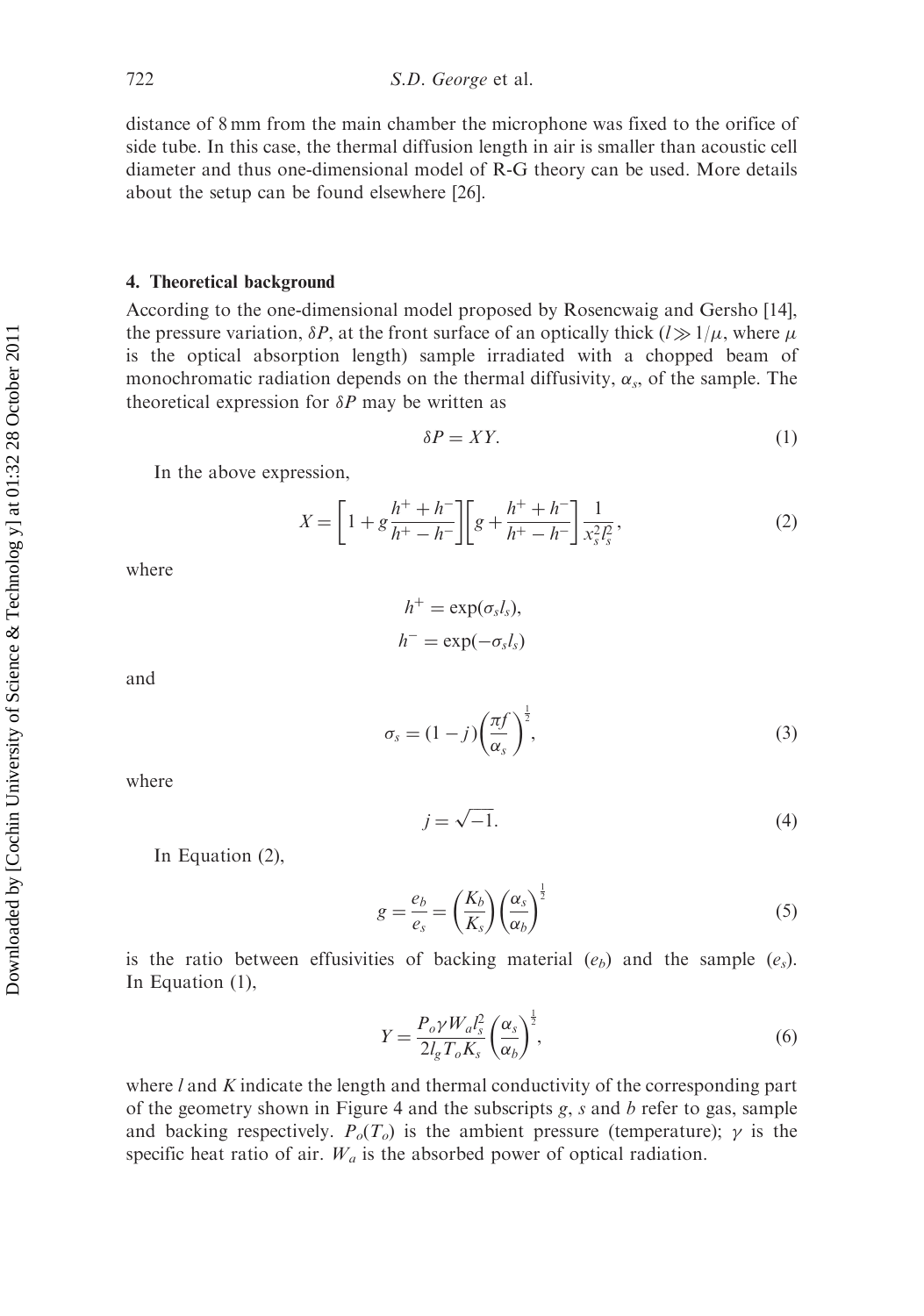

Figure 4. Geometry of photoacoustic configuration.

The effusivity of the gas can be neglected in comparison to the effusivity of sample, since their ratio is always less than  $1\%$ . The term X depends on the modulation frequency through the product  $\sigma_s l_s$ , which can be written as

$$
\sigma_s l_s = (1-j) \left(\frac{\pi f}{f_c}\right)^{\frac{1}{2}},\tag{7}
$$

where the characteristic frequency  $f_c$  is given by

$$
f_c = \frac{\alpha_s}{l_s^2}.\tag{8}
$$

When thermal diffusion length,  $d = \left(\frac{\alpha}{\pi l}\right)^{\frac{1}{2}}$ , is greater than the sample thickness, thermal properties of the backing material determine the PA signal. But in the thermally thick regime, the PA signal is independent of the thermal properties of backing material. For a given sample thickness, there is a transition from thermally thin regime to thermally thick regime with variation in chopping frequency. Such a transition is exhibited in the amplitude spectrum of the PA signal, which is evinced by the change in slope and by knowing the transition frequency and thickness of the specimen; thermal diffusivity can be evaluated using Equation (8).

#### 5. Results and discussions

Initially, the experimental setup used for the investigation was calibrated by evaluating the thermal diffusivity of GaAs and Al. The measured values of thermal diffusivity  $(0.260 \pm 0.03 \text{ cm}^2 \text{ s}^{-1})$  and  $(0.978 \pm 0.03 \text{ cm}^2 \text{ s}^{-1})$ , respectively) agree well with earlier reported values [18,27]. Figure 5 shows the amplitude spectrum of the PA signal for the sample sintered at  $800^{\circ}$ C. All other samples show similar behavior (not shown here).

The thermal diffusivity values of cerium phosphate sintered at different temperatures were evaluated from the amplitude spectrum of PA signal and are given in Table 1. From the values, it is obvious that sintering temperature affects porosity of the specimen and thereby influences the thermal diffusivity value.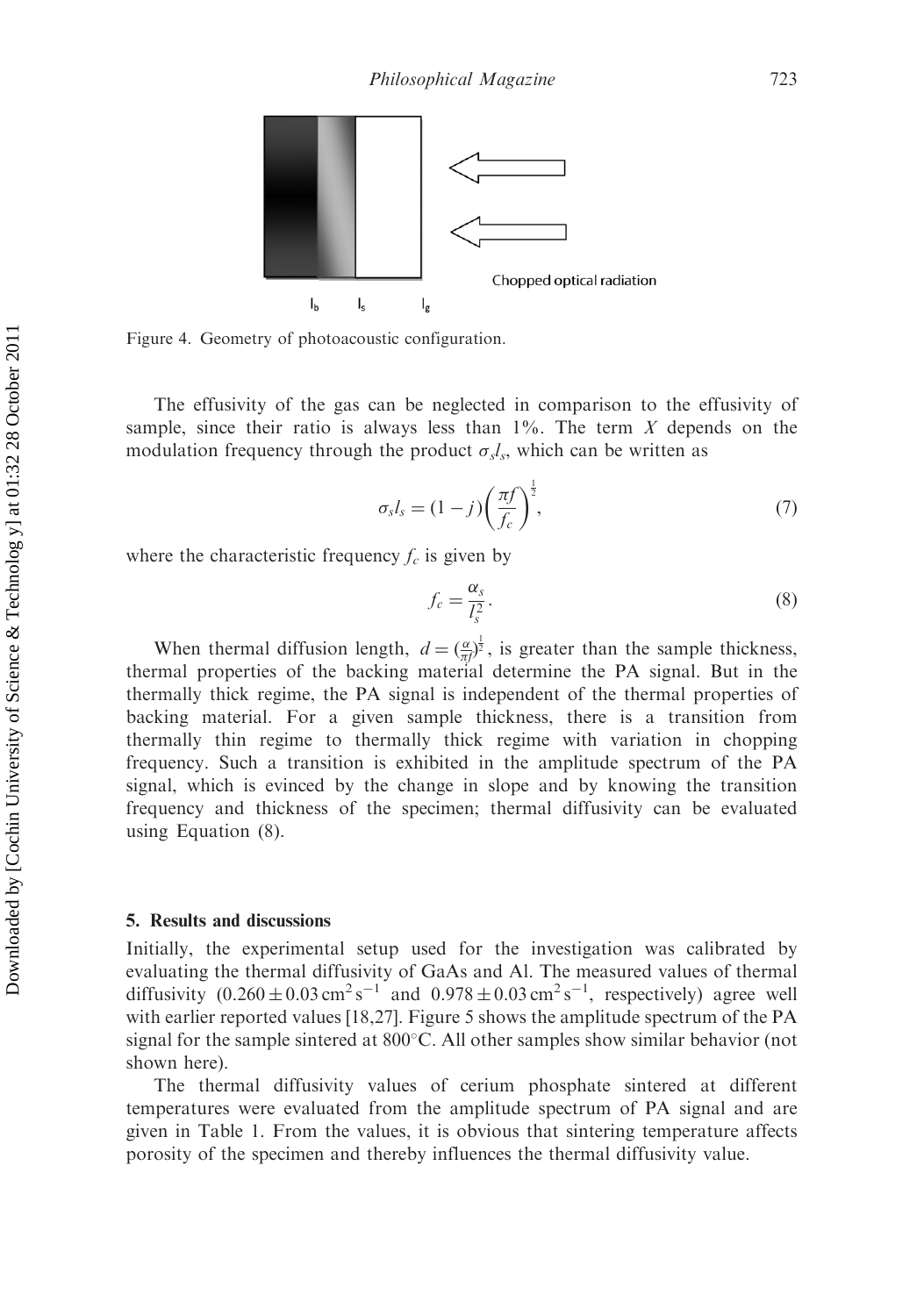

Figure 5. Log-log plot of PA amplitude of  $CePO<sub>4</sub>$  sintered at 800°C.

Thermal transport properties of polycrystalline dielectric materials such as those investigated here are directly influenced by materials composition, structure and arrangement of phases. In the case of heterogeneous materials such as ceramics, local variation in thermal parameters can occur because of the presence of different solid phases, pores, boundary resistance, etc., and thereby affect the propagation of thermal energy carriers [28–32]. The appearance of porosity amounts to a new phase in ceramic materials prepared through the gel route. In the case of porous ceramics, heat transport could be primarily due to two processes, phonon and radiative transport [33]. The former relates to the movement of atoms in the crystalline lattice, whereas the latter is due to electron transitions between energy levels in these atoms. If we neglect the relation between energy levels and spacing between the atoms, then both mechanisms can be considered independently. Such an assumption seems to be reasonable if the amplitude of atomic oscillations is considerably smaller than the lattice constant [22]. In general, the radiative contribution arises from photon emission caused by electron transport. However, in the case of dielectrics at room temperature, the density of electrons is negligibly small and thermal energy is carried mainly by phonons. The influence of pores on thermal conductivity value has already been investigated [31–33]. For cases in which the damping wavelength of thermal waves,  $L_{th} = 2\pi d$ , is greater than or of the order of typical grain size (L), "thermal disturbance'' is not affected by the heterogeneity of sample and the measurements then yield the ''global thermal diffusivity'' [34], which is the case for all samples in the present study. However, the pores in the lattice can act as scattering centers for phonons and hence affect the phonon mean free path and consequently their thermal diffusivity value. The pore size distribution and  $N_2$  adsorption characteristics of cerium phosphate gel after calcination at  $400^{\circ}$ C and  $800^{\circ}$ C are shown in Figures 6a and 6b, respectively. The presence of micropores  $( $20 \text{ Å}$ )$  with extended mesoporosity (20–500 Å) is seen in calcined gels. On heating to 800 $^{\circ}$ C, the volume of smaller pores up to around 100 Å decreases considerably and a corresponding decrease in surface area from 96 to  $49 \text{ m}^2 \text{ g}^{-1}$  is observed when the gel is heated at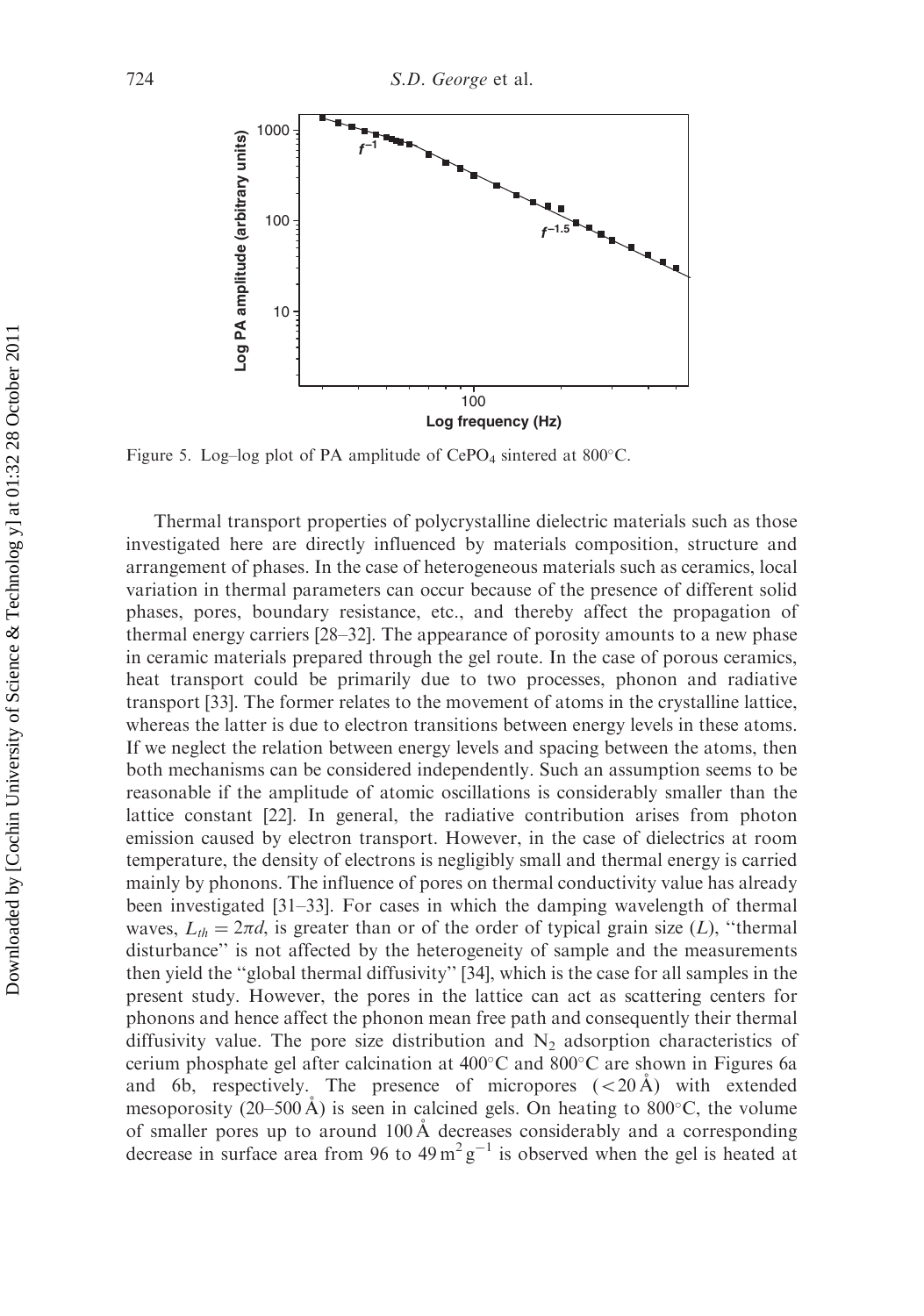

Figure 6. (a) Pore size distribution of cerium phosphate precursor gel after calcinations at 400 and 800 $^{\circ}$ C. (b) N<sub>2</sub> adsorption isotherm of cerium phosphate precursor gel after calcinations at 400 and  $800^{\circ}$ C.

 $400^{\circ}$ C and  $800^{\circ}$ C, respectively. The BET isotherms with characteristic loop clearly indicate a type IV, i.e. mainly mesoporous textures, although at relatively low pressure  $(P/P_0)$  it shows microporous character. Compared with the 800°C calcined sample, the volume of adsorption of  $N_2$  is much higher in the case of the 400°C calcined sample at all relative pressures. Generally, as the pore sizes are much smaller than the damping wavelength of thermal waves, the measured values in this study are the effective thermal parameters of specimen.

As reported previously [28–30], density variations and hence porosity variations caused by the sintering temperature of the samples under investigation can affect the thermal conductivity value. By considering porous ceramics as a two-phase network in which pores are randomly embedded in a solid matrix, the thermal diffusivity of the specimen is given by the expression,  $k_c(p) = \frac{K_c(p)}{\rho_0 C_0(1-p)}$ , where  $K_c(p)$  is the thermal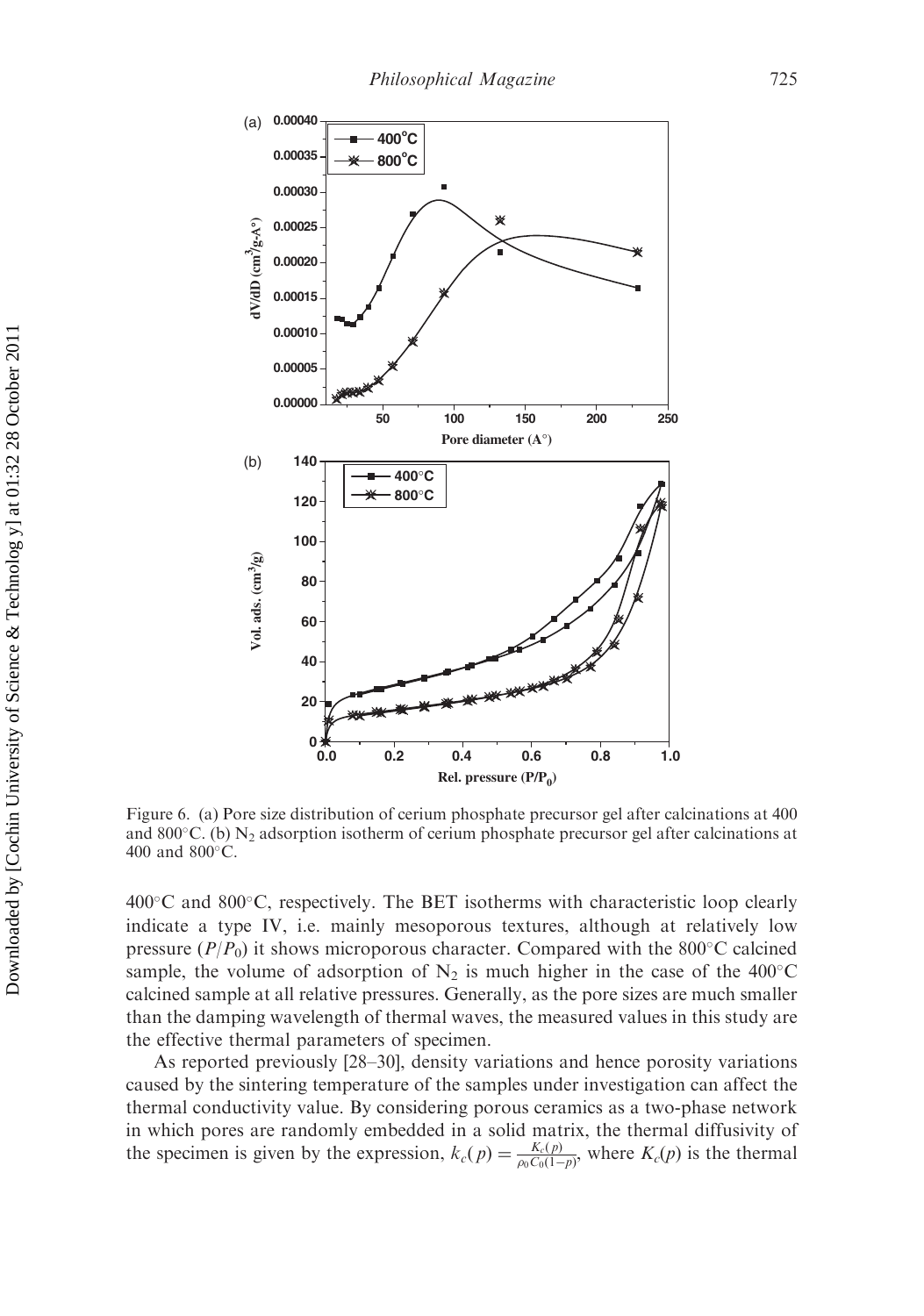conductivity of the specimen having porosity p;  $\rho_0$  and  $C_0$  are the density and specific heat capacity of the sample with zero porosity [35]. If the thermal conductivity of the porous material is modified by the same ratio as that of the ratio between actual density and maximum density, then thermal conductivity is given by Leob equation [36],  $K_c(p) = K_0(1 - p)$ . However, such a methodology to evaluate thermal conductivity yields thermal diffusivity value that is independent of porosity, which contradicts our experimental observation. All the studies done on samples prepared via sol–gel route show a dependence of thermal diffusivity value on porosity. A similar influence of porosity on heat transport of ceramics has already been investigated [37]. In order to incorporate the influence of porosity on the propagation of thermal waves and hence on the measured thermal diffusivity values, Sanchez-Lavega et al. [38] modified the Leob equation for thermal diffusivity as  $k_c(p) = k_0 \frac{(1 - np)}{(1 - p)}$ , where *n* is an empirical constant. From Table 1, it is clear that the measured thermal diffusivity values agree well with that calculated using modified Leob equation. Increase in density and a consequent decrease in porosity with sintering temperature results in a proportional reduction in scattering centers for phonons with sintering temperature, which consequently affects the phonon mean free path. The lattice thermal conductivity (thermal diffusivity) which is also proportional to phonon mean free path, thus varies in accordance with variations in porosity. Dependence of thermal diffusivity of all the samples under investigation on porosity indicates that the samples are below their percolation threshold. Percolation threshold is the limit above which a specific physical property (e.g. thermal diffusivity, hardness, stiffness etc.) is insensitive to further changes in relative density. Above percolation threshold, particle–particle contact is insufficient to fully transmit the physical forces [23].

The calculated value of empirical constant  $n (=1.98) > 1$  suggests that the effect of porosity on heat conduction in all the samples under study is not a mere density effect (air holes in the bulk specimen). A value of  $n = 1$  suggests that thermal diffusivity value becomes equal to  $k_0$  and thus thermal diffusivity value is independent of porosity. A value of  $n<1$  suggests that porous ceramics can exhibit higher thermal diffusivity value compared to samples with zero porosity, which contradicts our experimental observation as well as the scattering mechanisms in porous ceramics. Evaluation of thermal conductivity using the relation thus affects the propagation of phonons through the specimen, apart from porosity (or density). In the case of larger grain sized nanocrystals, the majority of heat is carried away by well defined quanta of propagating and polarized vibrational modes (i.e. phonons). Hence, the actual value of thermal parameters is determined by the mean free path of phonons between the scattering events. The mean free path of phonons is essentially determined by various scattering mechanisms in ceramics such as phonon–phonon scattering, phonon–electron scattering, phonon–grain boundary scattering, phonon– defect scattering, etc. [30]. In the case of samples investigated here, phonon–electron scattering can be neglected as the densities of free electrons are negligibly small. However, grain boundaries affect the propagation of phonons and hence their thermal diffusivity value. If the grain boundary has a significant thickness, phonons will be scattered a few times inside the grain boundary phase and the thermal conductivity of grain boundary phase plays a significant role in determining the effective thermal parameters. If the grain boundaries are thin enough, phonons may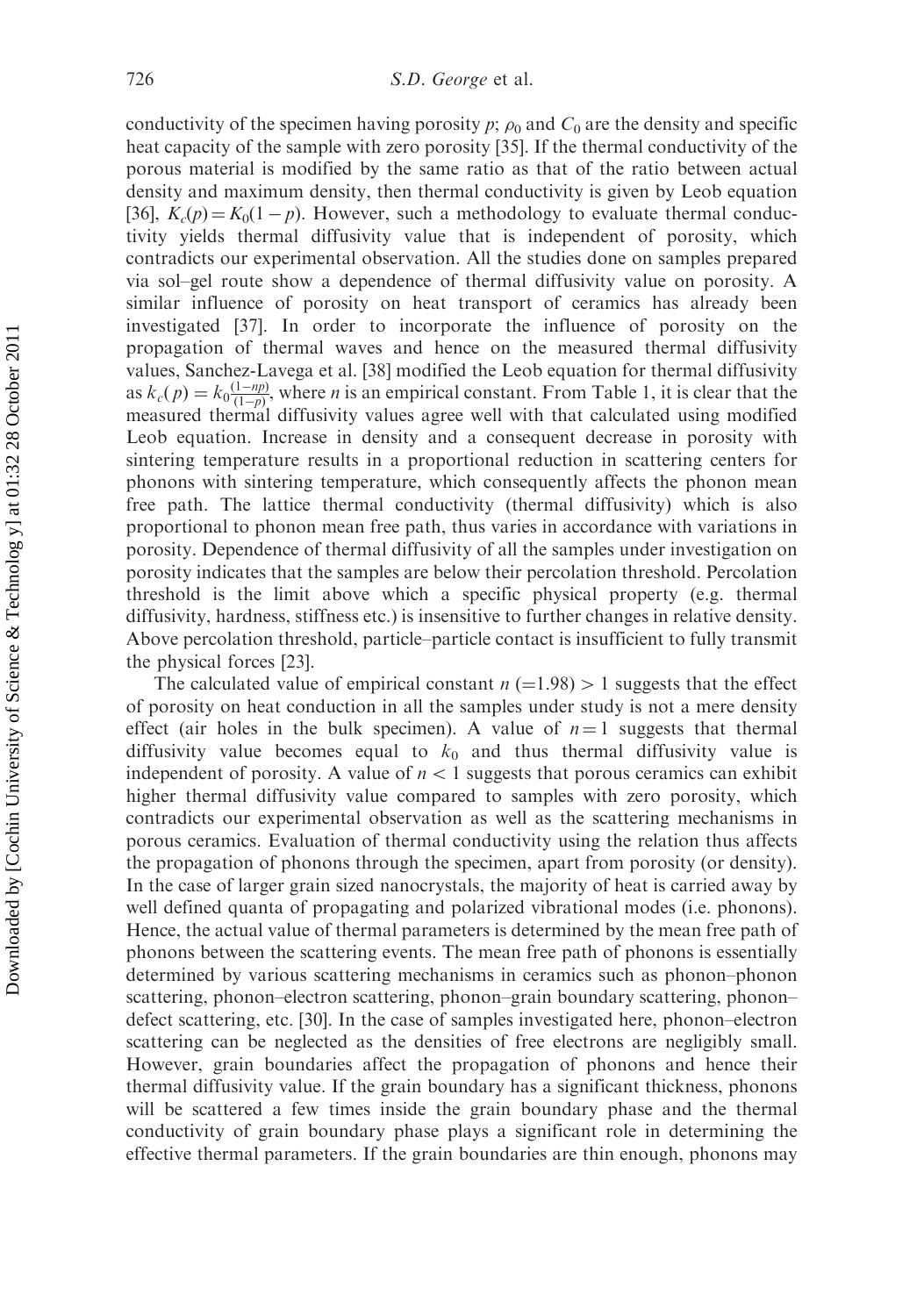scatter once at the grain boundary and then the phonon scattering sites in sample grains will control the effective thermal parameters of sintered samples [39]. SEM analysis of our samples sintered at  $1300^{\circ}$ C (Figure 7) and  $1500^{\circ}$ C (Figure 8) shows that grain size increases from  $1 \mu m$  to  $2 \mu m$  for samples sintered at 1300°C and 1500C, respectively. As the sintering temperature increases, grain size increases



Figure 7. SEM of cerium phosphate sintered at 1300°C.



Figure 8. SEM of cerium phosphate sintered at  $1500^{\circ}$ C.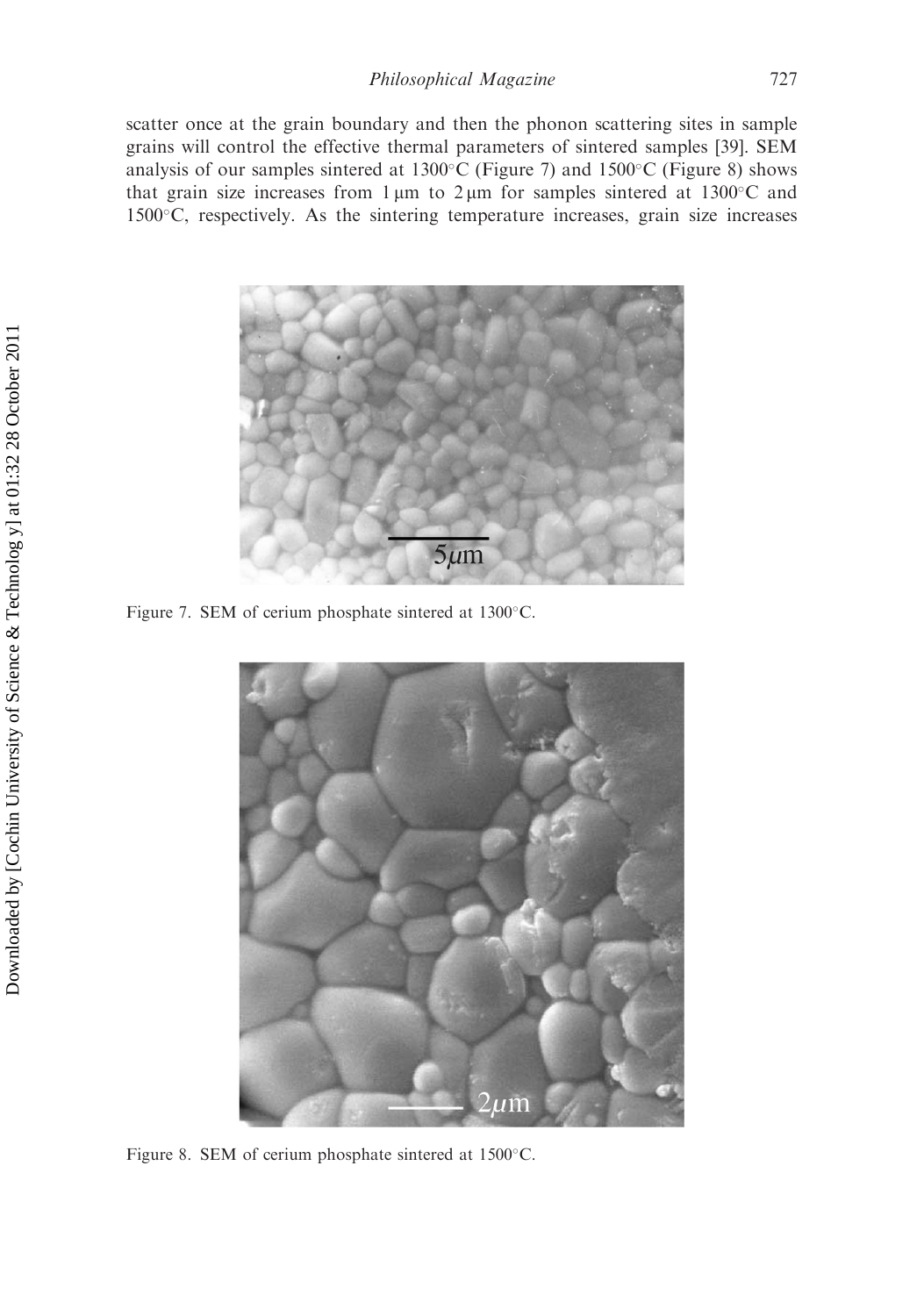resulting in reduction in grain boundaries and a consequent increase in phonon mean free path and hence thermal diffusivity value.

A recent investigation shows that for dense samples, the phonon mean free path is smaller than the grain size at all processing temperatures [40]. Hence, in addition to porosity, the defects in grains also contribute to the variation in thermal diffusivity [41] and this explains the value of  $n>1$ . An investigation on porous ceramic alumina shows that the solid area fraction (SAF) in the direction of heat flow also affects the measured thermal diffusivity value [23]. Enhancement in solid area fraction with increase in sintering temperature results in cohesive thermal transport with reduced scattering due to defects and interfaces. Thermal contact resistance  $(R_T)$  at the interface is related to macroscopic thermal conductivity  $(K_c)$  and to the grain conductivity (K) through the relation  $\frac{L}{K_c} = \frac{L}{K} + R_T$ , where L is the grain size [42]. Increase in sintering temperature results in enhanced contribution from grain conductivity due to more ordered structure and reduction in interface thermal resistance.

#### 6. Conclusions

In this article, we have reported measurements of the thermal diffusivity of  $CePO<sub>4</sub>$ (prepared by the sol–gel process) using a laser-induced non-destructive photoacoustic technique. The present study clearly shows that sintering temperature and consequent variation in porosity alters the scattering center concentration for phonons propagating through the lattice. From the analysis of results, it is evident that the transient thermophysical parameter, i.e. thermal diffusivity, varies substantially with sintering temperature. An empirical relation of thermal diffusivity on porosity shows that propagation of phonons and hence thermal diffusivity value is not merely affected by porosity, but by other factors such as grain boundary resistance and interface thermal resistance. The present investigation also shows that, by measuring thermophysical parameters, the simple and elegant PA technique can throw light on structural variations of ceramics caused by variations in processing conditions. Such tunability in thermal properties with processing conditions and evaluation of thermal diffusivity of these materials could find applications in the microelectronic and optolectronic industry.

#### References

- [1] J. Sun, Int. J. Ceram. Tech. 4 (2007) p.75.
- [2] Q. Huang, L. Gao, Y. Liu and J. Sun, J. Mater. Chem. 15 (2005) p.1995.
- [3] K. Popa, D. Sedmidubsky, O. Benes, C. Thiriet and R.J.M. Konings, J. Chem. Therm. 38 (2006) p.825.
- [4] H. Meyssamy, K. Riwotzaki, A. Kronowski, S. Naused and M. Hasse, Adv. Mater. 11 (1999) p.840.
- [5] P.E.D. Morgan and D.B. Marshall, J. Am. Ceram. Soc. 78 (1995) p.1553.
- [6] Y. Hikichi and T. Nomura, J. Am. Ceram. Soc. 70 (1987) p.C-252.
- [7] L.A. Boatner, M.M. Abraham and B.C. Sales, Inorg. Chim. Acta 94 (1984) p.146.
- [8] T. Norby and N. Christiansen, Solid State Ionics 77 (1995) p.240.